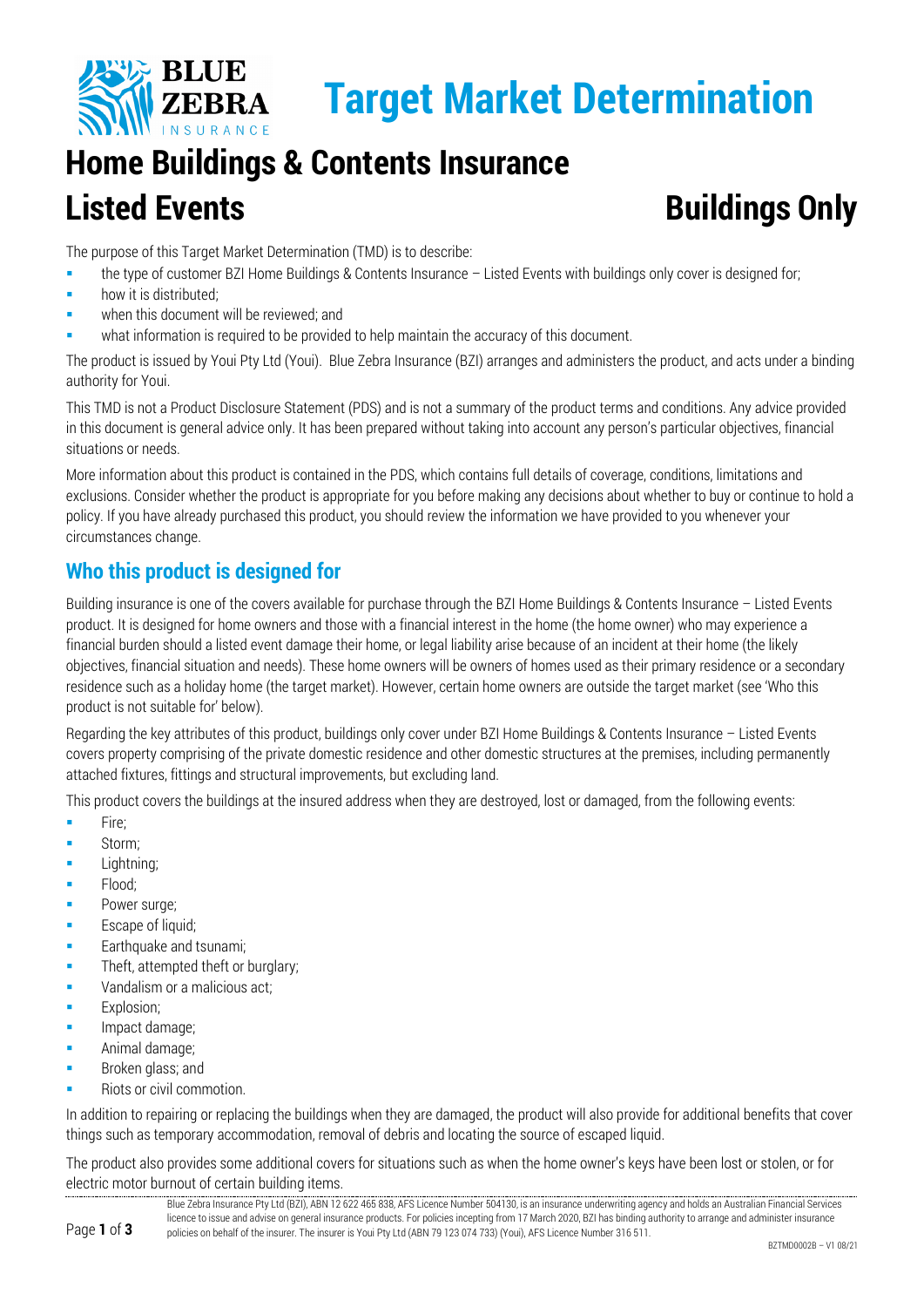

#### **Target Market Determination**

#### **Home Buildings & Contents Insurance – Listed Events, Buildings Only**

Another key attribute of buildings only cover under the BZI Home Buildings & Contents Insurance – Listed Events product is cover for legal liability. This provides protection to the home owner if they become liable to pay for the death of or injury to unrelated people, or damage to their property, for incidents at the home. For example, a visitor to the home trips on a rough surface, breaking their arm and holds the home owner liable for their loss of income and some out of pocket expenses while they recover.

All the above key attributes make BZI Home Buildings & Contents Insurance – Listed Events with buildings only cover likely to be consistent with the likely objectives, financial situation and needs of the target market because it provides cover for certain events that may result in significant damage to the customer's home, and provides coverage for the typical types of domestic structures that customers expect to be considered part of the insured property. The product also provides coverage for legal liability arising because of incidents at the home.

#### **Who this product is not suitable for**

This product is not suitable for home owners whose buildings are:

- **Part is example to primarily rented out, on either a long term or short term basis;**
- poorly maintained and not in an occupiable, liveable condition;
- part of a strata title;
- used as a hotel, motel or bed and breakfast accommodation.

#### **Distribution conditions**

BZI Home Buildings & Contents Insurance – Listed Events can only be purchased through an intermediary authorised by BZI. BZI has contractual arrangements with brokers (including their Authorised Representatives) who are appropriately licensed to sell their products, and as part of their licensing these brokers have adequate training to provide this product to their customers. BZI has a range of supervision and monitoring procedures, and provides training and support regarding the process to follow for getting quotes for this product and administering the policies once purchased.

When completing a quote, the BZI processes include a number of questions that enable the collection of information that help to determine if the applicant is within the target market for this product, if we will insure them and their buildings, and for what premium and excess. The customer should always answer these questions accurately and check with their intermediary if they are not sure what a question means.

These conditions make it likely that BZI Home Buildings & Contents Insurance – Listed Events will only be distributed to consumers within the target market for this product because the brokers have knowledge of the policy terms and conditions, and processes are designed to identify instances where a policy is not suitable for the applicant.

#### **Reporting**

BZI (as distributor of this product and Youi's agent) collects information and prepares reports regarding sales activity, performance, claims data and complaints on a quarterly basis (at least) and provides this to Youi.

All brokers who have been authorised by BZI to sell and administer this product must report the following information to BZI, who will incorporate it within their reporting requirements to Youi:

| <b>Reportable information</b>                                                                                                                                                                    | <b>Reported by</b>               | <b>Frequency</b>                                                                                 |
|--------------------------------------------------------------------------------------------------------------------------------------------------------------------------------------------------|----------------------------------|--------------------------------------------------------------------------------------------------|
| Complaints data including the number and nature of any                                                                                                                                           | <b>BZI</b>                       | Quarterly (within 10 business days of the end                                                    |
| complaints (where these have not already been raised with BZI)                                                                                                                                   | <b>Brokers</b>                   | of quarter)                                                                                      |
| Any occasions where this product has been sold contrary to                                                                                                                                       | BZI                              | As soon as practicable after becoming aware of                                                   |
| the TMD                                                                                                                                                                                          | <b>Brokers</b>                   | the matter, and no later than 10 business days                                                   |
| Any feedback, regulatory orders or directions regarding the<br>product or its distribution that are received from<br>a regulator,<br>The General Insurance Code Governance Committee, or<br>AFCA | B <sub>7</sub><br><b>Brokers</b> | As soon as practicable after becoming aware of<br>the matter, and no later than 10 business days |

Where necessary, BZI may request additional information from brokers to determine if this product has been sold contrary to the TMD.